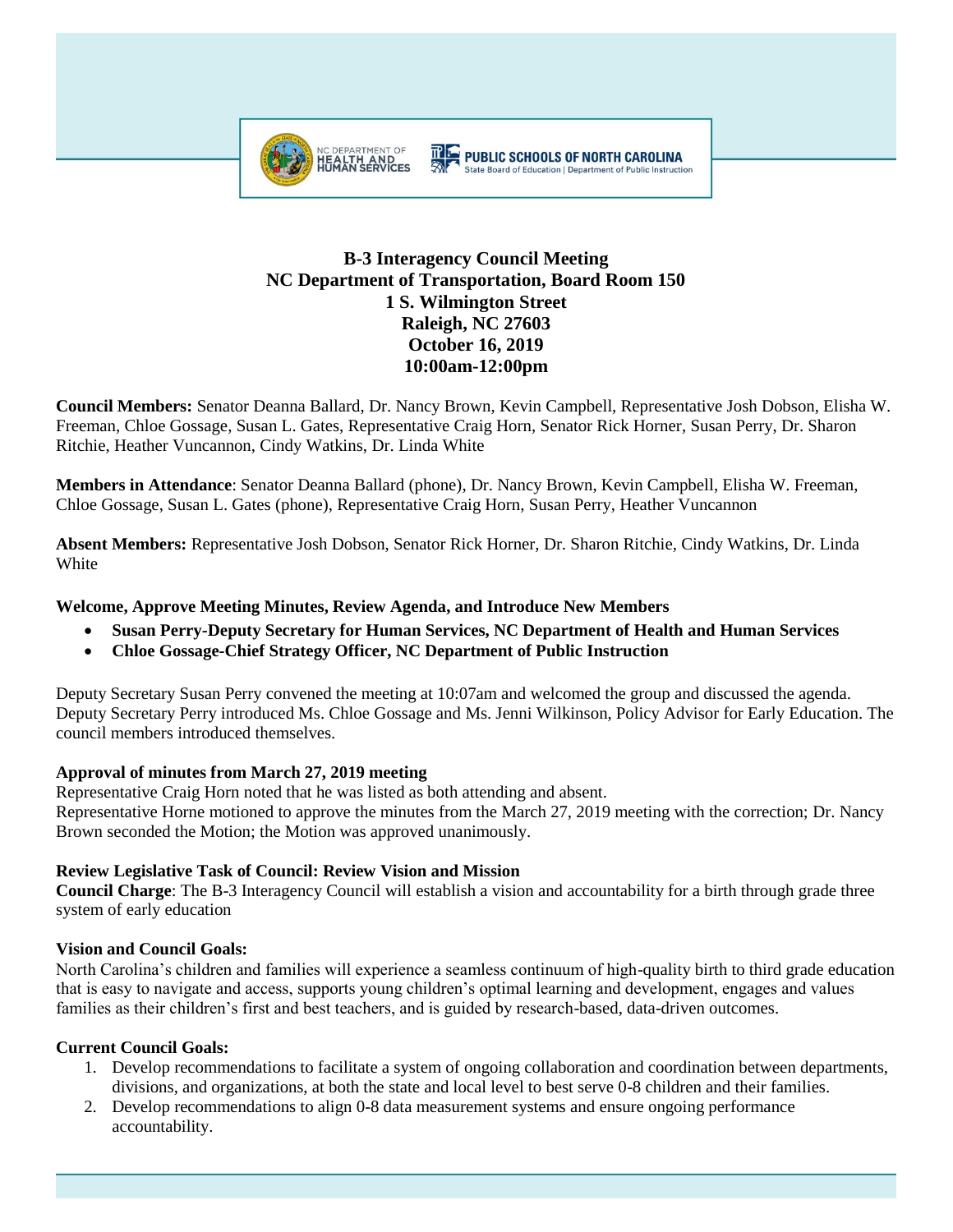- 3. Develop recommendations to streamline and increase efficiency of transition 0-8 instruction
- 4. Readily and transparently communicate findings

## **Update Highlights on B-3 Council Recommendations**

Ms. Susan Gates spoke about the recommendations from the B-3 Council data work group focused around taking stock of the current systems and users of early childhood data across the state. She mentioned the progress on migrating ECIDS into a state longitudinal data system.

Representative Horn stated that the legislature is currently forming early childhood Caucus to inform legislators about early childhood and develop a legislative agenda that is bi-partisan and bicameral. A steering committee has been created prior to inviting legislators. Legislators need to be aware of two roles 1) legislator and 2) member of the legislature.

Dr. Paul Lanier of UNC and his team contracted through the state's federal Preschool Development Grant to take action on these recommendations.

## **Early Childhood Data Users Survey-Paul Lanier, Associate Professor, University of North Carolina-Chapel Hill**

## **Data Driven Improvement and Outcomes:**

- Recommendation 1: Undertake an analysis and assessment of the 0-8 data landscape, including data quality, data ownership, data governance, data access, data systems and data gaps.
- Recommendation 2: Conduct a broad survey among teachers, administrators, policy-makers, governmental agencies, organizations and other stakeholders of the 0-8 data to which they would like to have access on a regular basis and what types of questions they would like to have answered.
- **Recommendations based on results:**
- Data quality and management. Build internal capacity in early childhood settings at the community level to collect, manage and use data
- Data Sharing: Support the sharing of data between organizations by providing legal, procedural and policy guidance
- Purposeful data use: Provide technical assistance to early childhood organizations to access and leverage existing early childhood data from available public sources
- Data Transparency at the State Level: Provide accessible and timely information to improve access to state administrative data
- User-centered system: Better aligning data systems to equitably support the needs of all users

Ms. Gates stated three concerns. First, she was concerned that the focus on the study was on 0-5 while the focus of Council is 0-8; Dr. Lanier stated that did use the ECAP as guidance, so the study did focus on 0-8. Second, she discussed that one concern of the workgroup was to make sure our system is capturing more data associated with Pathways and not just data for reporting to funding agencies; and 3) she wanted to make sure that the ideal data system will allow for the collection of information of not only who is in programs but also who is eligible and unserved.

Representative Horn discussed two types of data 1) need to know and 2) nice to know but not necessary to move the needle forward. He wants to stress the need of the legislature to narrow the amount of data presented. Deputy Director Perry acknowledged that the Council needs to discuss data is needed to identify what leads to better outcomes for children. Ms. Gates stated that the Pathways indicators will help with that task.

Ms. Heather Vuncannon stated that it is important that a system is developed that is accessible to all levels of data users, so the data will be utilized.

## **Transitions and Continuity Workgroup Recommendations Update-Kristi Snuggs, Acting Director Division of Child Development and Early Education, Department of Health and Human Services and Dan Tetreault, Interim Director, Office of Early Learning, Department of Public Instruction**

# **2016-2017 Budget Senate Bill 740 Pilot Program Legislation Requirements:**

- Methods to standardize student transition information such that it is quantifiable
- Recommendations for sharing data contained in a student's transition plan between preschool teachers and either kindergarten teachers or the schools that receive the incoming kindergarten students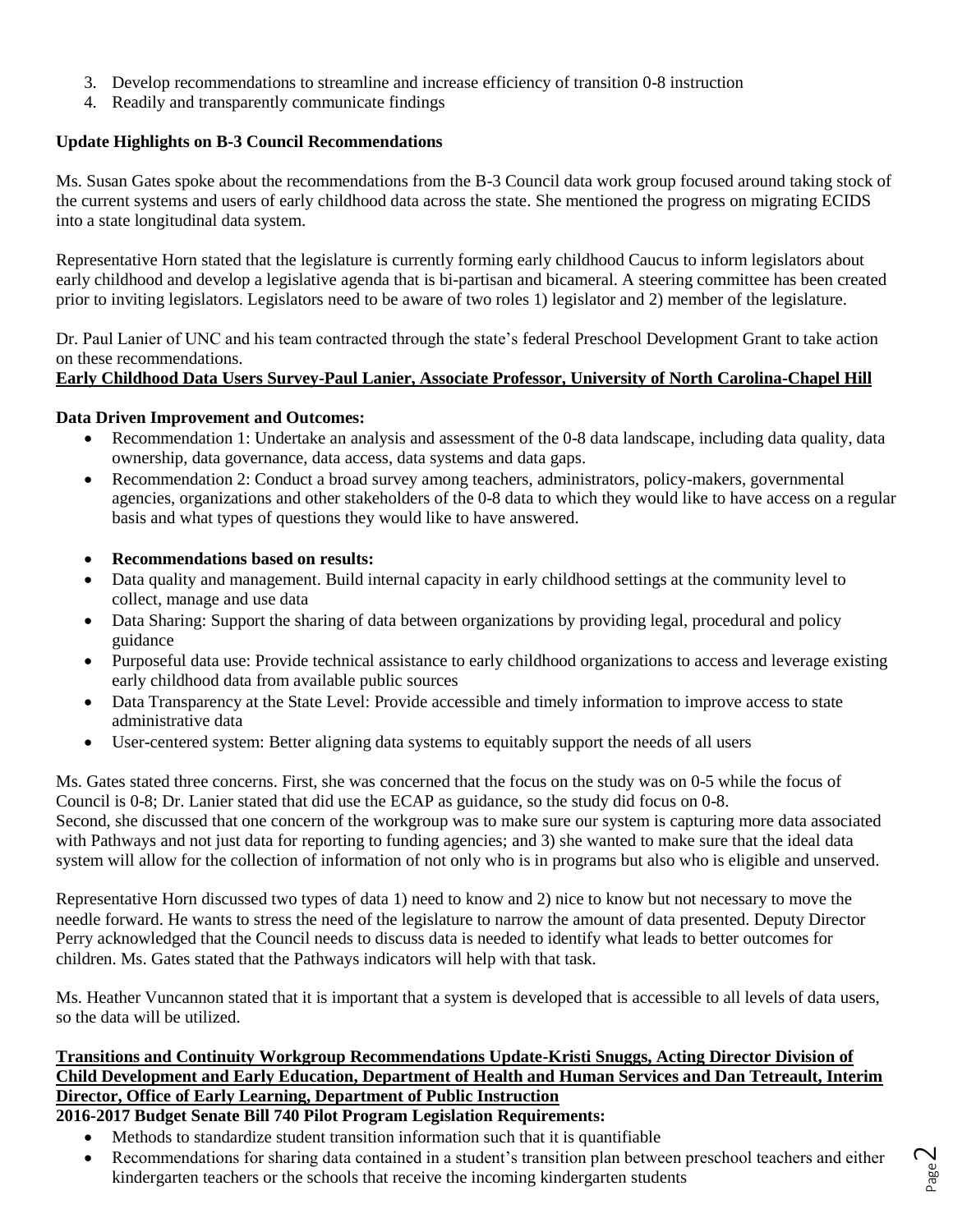- Recommendations for sharing data contained in a student's transition plan between preschool teachers and the parents or guardians of the child who is transitioning to kindergarten
- Recommendations for preschool teacher training and continuing education to support their role in completing transition plans for preschool children
- Recommendations for baseline information that should be compiled in transition plans for students transitioning to kindergarten
- Procedures for the management of transition plan documents, including recommendations for the length of records retention, provisions for confidentiality and proper disposal
- Any other components the department deems appropriate in the provision of information between preschools, students' families and kindergartens

#### **Phase I Pilot**

- 3 Counties--Craven, Davidson and Iredell counties
- 6 Classrooms—private and public Pre-K classrooms in each county
- Support provided by State Leadership Team and ELN consultants
- Child Information Form created and completed by Pre-K teachers to provide information for Kindergarten teachers.
- Family Engagement—development of an "All About Me" and "Getting to Know Your Family" forms for families to share information about their children with Kindergarten teachers.

#### **Resources and Support:**

- Communication, virtual training and on-site support for Pre-K and Kindergarten teachers by the ELN Consultants and State Leadership Team
- Collected feedback from pilot participants
- Convened work group of pilot Pre-K and K sites to gather additional input
- Revised the Child Information Form
- Finalized a draft transition planning template

#### **Phase II Pilot**

- 16 additional counties participated—Buncombe, Caldwell, Craven, Davidson, Guilford, Henderson, Iredell, Lincoln, Montgomery, Nash/Edgecombe, Northampton, Onslow, Pender, Randolph, Rockingham, Sampson, Transylvania, Wake
- 3 classrooms in each community—private, public and Head Start

#### **Phase II Pilot Components**

- Pre-K teachers completed Child Information Form and shared with families
- Family Engagement "All About Me Forms" and shared with families
- Engaged Local Leadership Teams (NC Pre-K Advisory Committees)
- Leadership Team created Community Transition Plans

#### **Resources and Support**

- Regional Meetings for training ad touchpoints
- Communication, virtual training ad on-site support for Pre-K and Kindergarten teachers by ELN and NC Pre-K consultants
- OEL consultants added to support local leadership teams
- Piloted draft transition planning template
- Advanced trainings on formative assessment and family engagement

#### **What have we learned?**

- Kindergarten teachers want more social/emotional information
- Families need to be more engaged in the transition process
- Use family-friendly language when sharing skill progression with parents
- Pre-K and Kindergarten teachers need opportunities to work together
- Pre-K paperwork can be overwhelming
- Presently, there is no consistent way to share child specific data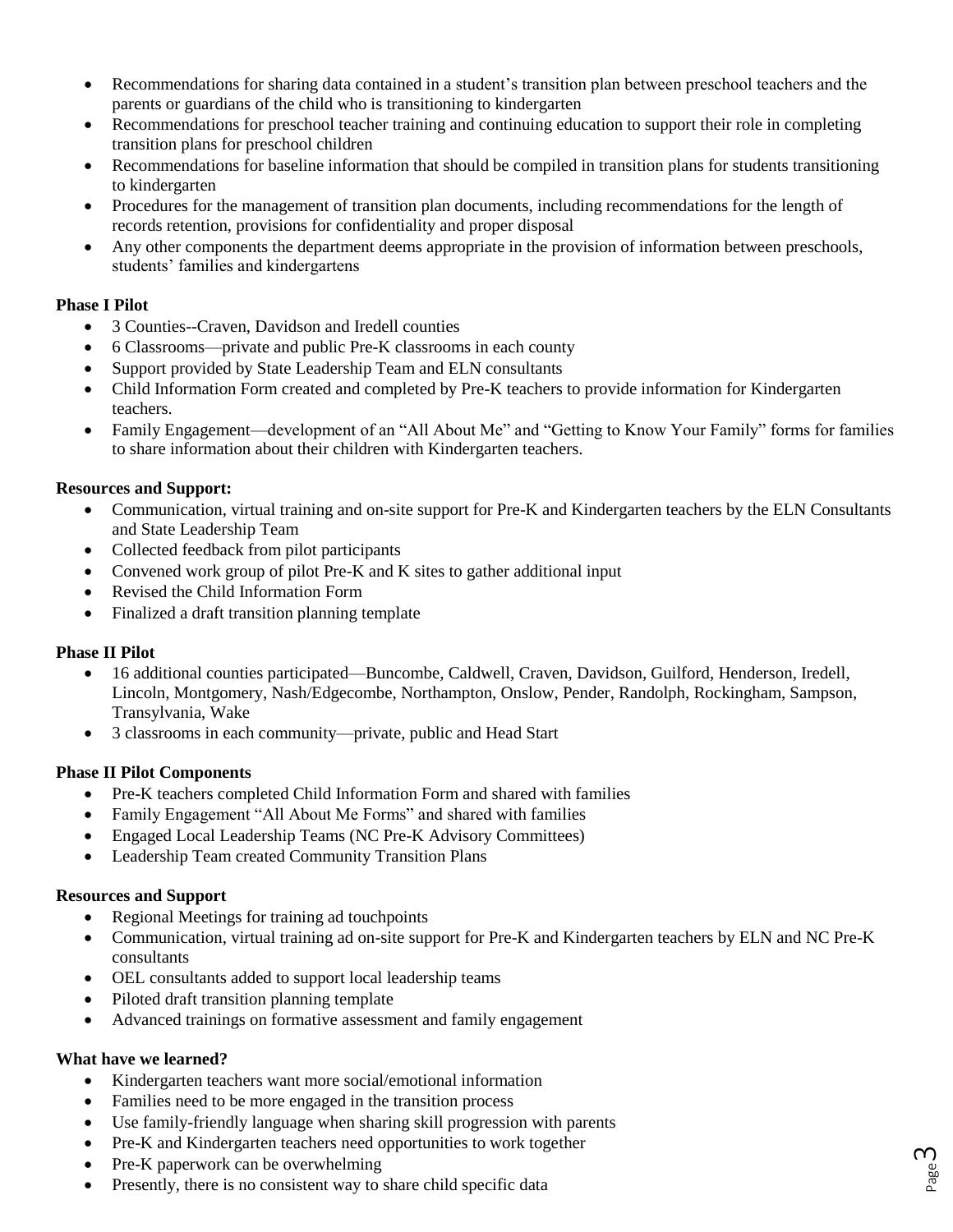- Must build local capacity to support transition work
- Need local autonomy for transition strategies
- Create an onboarding process for interested parties
- Intentional about communication with key partners
- Choices for Kindergarten and Early Care and Education crate challenges for transition work
- Pre-K and Kindergarten teachers are excited about collaborations

## **Key Considerations for Scaling Transition Activities**

- Rule/legislative changes-if transition planning should be required
- Enabling data system
- Resource analysis-for data system and teacher/school needs
- Transition plan activity development for K-3

Representative Horn spoke to family engagement and the importance of parent participation. Mr. Dan Tetreault stated one way to help is to educate early childhood educators in how to engage parents. Deputy Director Perry spoke to her work in Delaware and the lesson learned that the key is determining HOW best to engage parents, and one tool that was effective was the parent engagement form.

Representative Horn asked Mr. Kevin Campbell's perspective as a facility owner and he recommended Mecklenburg's model of family engagement.

Dr. Brown also reiterated the importance of engaging parents and charged the local partnerships with a role in engaging their communities.

Ms. Vuncannon asked how many children are coming into Kindergarten from Pre-K programs; Mr. Tetreault responded that the it is currently around 30%. Ms. Vuncannon stated that an obvious first step is determining how to expand NC Pre-K. She also stated that it is important to acknowledge how Kindergarten teachers are trained to utilize the data they receive. Ms. Elisha Freeman also spoke to the question of how to use data to inform the need for resources in certain communities.

#### **Statewide K-3 Teacher Preparation Work-Julie Kowal, Associate Vic President for P12 Strategy and Policy, University of North Carolina-Chapel Hill**

Educator Preparation Advisory Group's mission is to support and accelerate improvement of teacher preparation in North Carolina.

Membership represents P12 schools and higher education.

## **Advisory Group Charge:**

- Developing concrete, measurable goals for teacher preparation across the UNC system
- Prioritizing strategies to accelerate improvement in teacher preparation across the UNC system, beginning with recommendations from the Leading on Literacy report
- Defining oversight and dissemination roles for the advisory group and the System Office to monitor and hare information about programs' progress toward those goals

## **Early Learning and Literacy Network**

Builds on the advisory Group's priority to increase evidence-based reading practices in teacher preparation

## **ELN's Charge**

- Engage with the latest research on evidence-based practices in only learning and literacy
- Identify and make a plan to implement changes to make the teaching of reading stronger in each educator preparation

Page 4

• Share recommendations and lessons learned with the UNC system; and across the state and nation

## **Implication for the B3 Council**

- Continuing to prioritize educator quality as the most impactful in-school factor for student success
	- ➢ Recruitment
	- ➢ Preparation
	- ➢ Support
- Articulating a position on the science of reading
	- ➢ All approaches are not created equal
- Supporting aligned groups and task forces